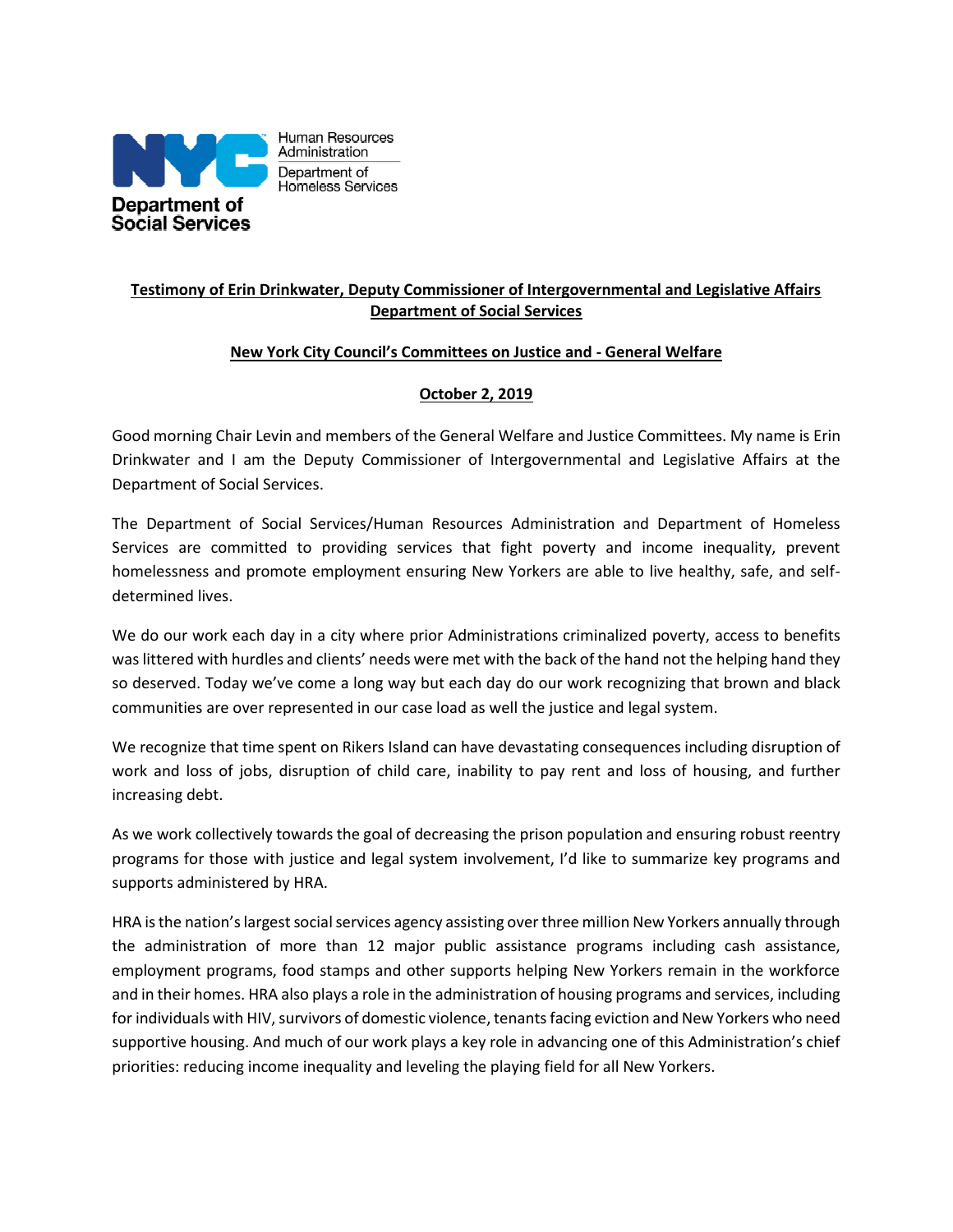As my colleague mentioned, this Administration has made a commitment to decreasing the number of persons incarcerated and more effectively meeting the needs of New Yorkers who in the past were unnecessarily entangled in the criminal justice system. At the Department of Homeless Services, using a variety of tools from robust prevention services to the reinstatement of rental assistance and aftercare programs, we have held the overall DHS shelter census flat for the first time in a decade and we have begun to move the census downward – and we have actually achieved a decrease of 2,500 people in the families with children census.

Our plan to address homelessness has four core pillars: preventing homelessness whenever we can; addressing street homelessness; rehousing families and individuals so they can move out of shelter or avoid homelessness altogether; and transforming the haphazard approach to providing shelter and services that has built up over the last four decades by shrinking the Department of Homeless Services' footprint by 45 percent and ending the use of 360 "cluster" shelter and commercial hotel locations while opening a smaller number of 90 borough-based shelters in all five boroughs. So far we have achieved the following results:

- Evictions by City Marshals are down by more than a third as we have begun to implement the first-in-the nation universal access to counsel in eviction cases and provide increased access to rent arrears grants.
- 120,000 children and adults have moved out of shelter or avoided shelter entry in the first place through our rental assistance and rehousing programs.
- We have gotten out of more than 200 shelter sites that did not meet our standards, thereby already shrinking the DHS shelter footprint by more than 30 percent – and we have sited 50 new borough-based shelters to give families and individuals an opportunity to be sheltered as close as possible to the anchors of their lives, with 26 already operating.
- Helped more than 2,200 people come in off the streets, who have remained off the streets, including more than 600 people from the subways.

Homeless New Yorkers come from every community across the five boroughs, so we need every community to come together to address homelessness. As we implement our borough-based approach, we are working to meet the needs of those experiencing homelessness by implementing human-centered approaches to our work delivering services grounded in dignity.

## **Responding to Proposed Legislation**

In response to Councilman Levin's bill in relation to the establishment of a task force to make recommendations on investments in communities impacted by the overuse of incarceration, we support this bill.

The Department of Social Services would chair a task force focused on community investment upon the closure of Rikers Island. The task force will be required to provide an annual report on its work on addressing, among other things, the root causes of crime and preventing crime, and alternative responses to persons with mental health crisis, substance use disorder, homelessness, or other situations, that avoid contact with the criminal justice system.